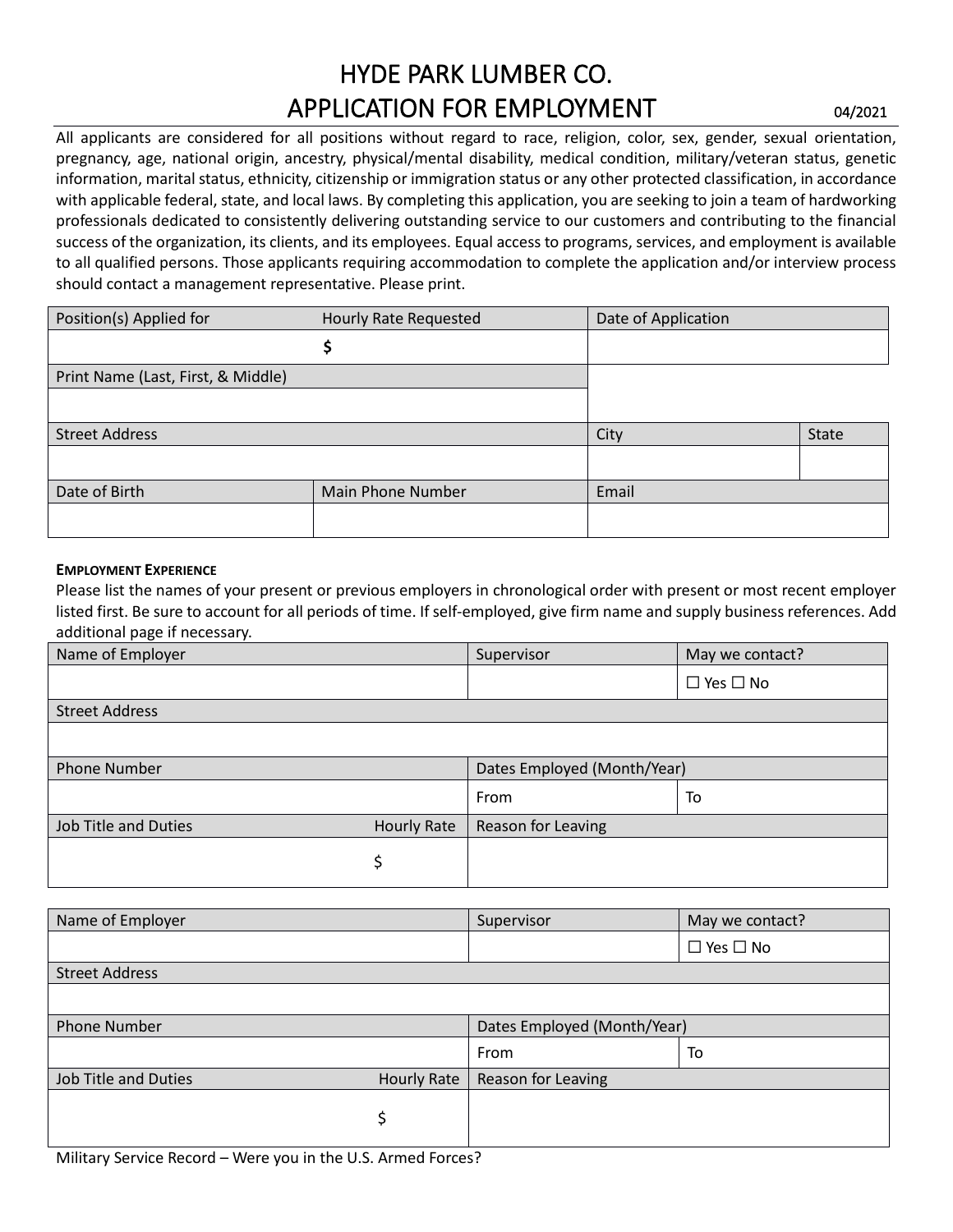| <b>Branch</b>        |                            |    |
|----------------------|----------------------------|----|
|                      |                            |    |
| List Duties/Training |                            |    |
|                      |                            |    |
|                      |                            |    |
|                      |                            |    |
| Rank at Discharge    | Dates of duty (Month/Year) |    |
|                      | From                       | To |
|                      |                            |    |

Please explain below:

Please explain any gaps in your employment history:

Please list any other experience, job related skills, additional languages, or other qualifications that you believe should be considered in evaluating your qualifications for employment.

### **EDUCATION**

Please describe your educational background in the table provided below.

|                        | <b>School Name</b> | Years<br>Completed | Date<br>Completed | Area of Study/Major |
|------------------------|--------------------|--------------------|-------------------|---------------------|
| <b>High School</b>     |                    |                    |                   |                     |
| College/<br>University |                    |                    |                   |                     |
| Trade<br>School        |                    |                    |                   |                     |
| Other                  |                    |                    |                   |                     |

#### **BUSINESS AND PROFESSIONAL REFERENCES**

Please list two professional references of individuals who are **not** related to you.

| Name and Title | Relationship | <b>Phone Number or Email</b> |
|----------------|--------------|------------------------------|
|                |              |                              |
|                |              |                              |
|                |              |                              |

#### **PERSONAL REFERENCES**

Please list two people who know you well.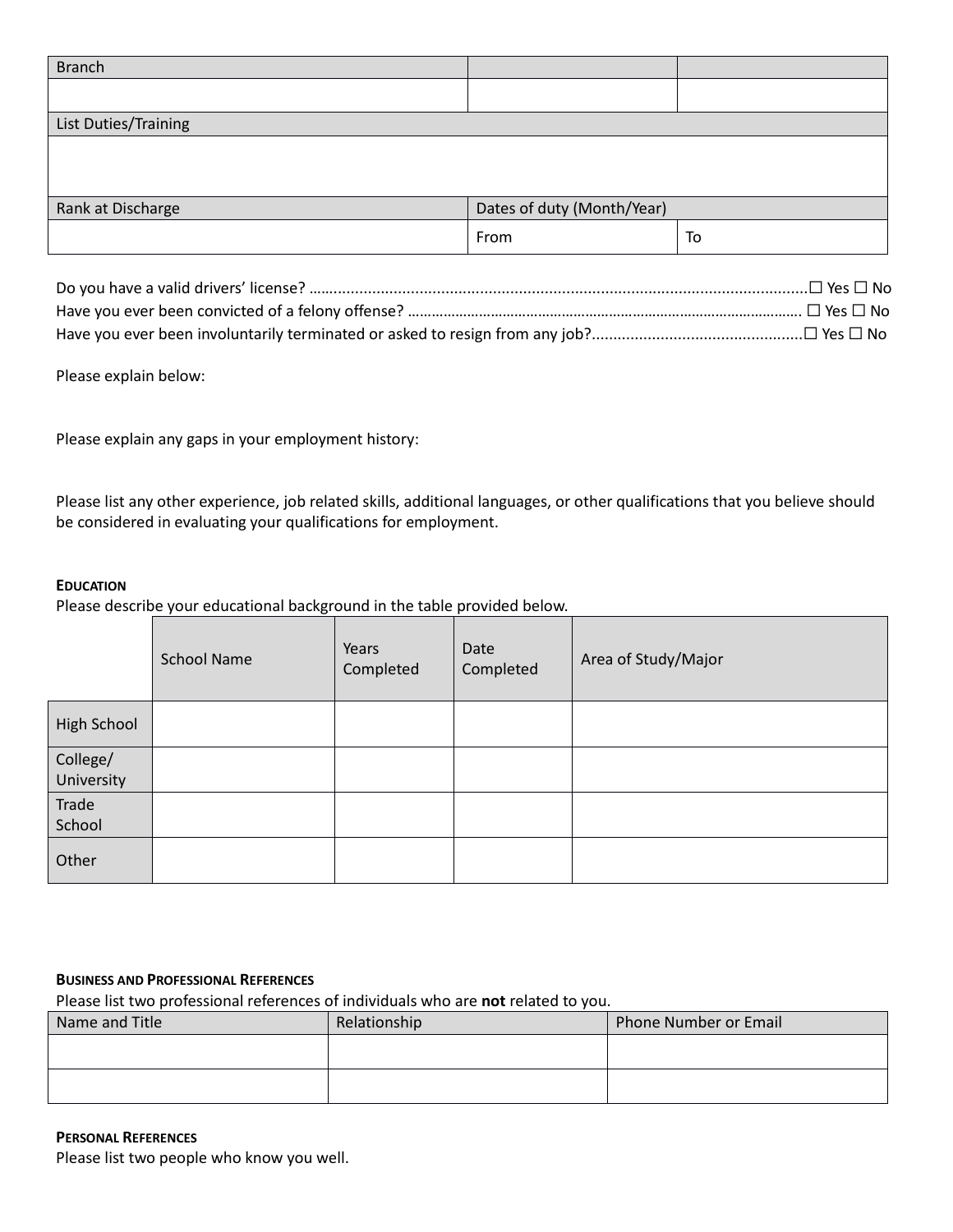| Name and Title | Relationship and Years Acquainted | Phone Number or Email |  |
|----------------|-----------------------------------|-----------------------|--|
|                |                                   |                       |  |
|                |                                   |                       |  |
|                |                                   |                       |  |

#### **GENERAL INFORMATION**

- 1. On what date are you available to begin work? \_\_\_\_\_\_\_\_\_\_\_\_\_\_\_\_\_\_\_\_\_\_\_\_\_\_\_\_\_\_\_\_\_\_\_\_\_\_\_\_\_
- 2. Days/Hours available to work:

| Monday                                                                                   | Tuesday                                                               | Wednesday | Thursday | Friday                             | Saturday | Sunday |
|------------------------------------------------------------------------------------------|-----------------------------------------------------------------------|-----------|----------|------------------------------------|----------|--------|
|                                                                                          |                                                                       |           |          |                                    |          |        |
|                                                                                          | 3. Are you available to work? $\square$ Full-time $\square$ Part-time |           |          | $\Box$ Shift Work $\Box$ Temporary |          |        |
|                                                                                          |                                                                       |           |          |                                    |          |        |
| $\Box$ Yes $\Box$ No<br>5. Are you at least 18 years old?                                |                                                                       |           |          |                                    |          |        |
| a. Note: If under 18, hire is subject to verification that you are of minimum legal age. |                                                                       |           |          |                                    |          |        |
|                                                                                          |                                                                       |           |          |                                    |          |        |

- 7. Are you able to perform the essential job functions of the job for which you are applying? .... $\Box$  Yes  $\Box$  No
	- a. See attached sheet for list of essential job functions.